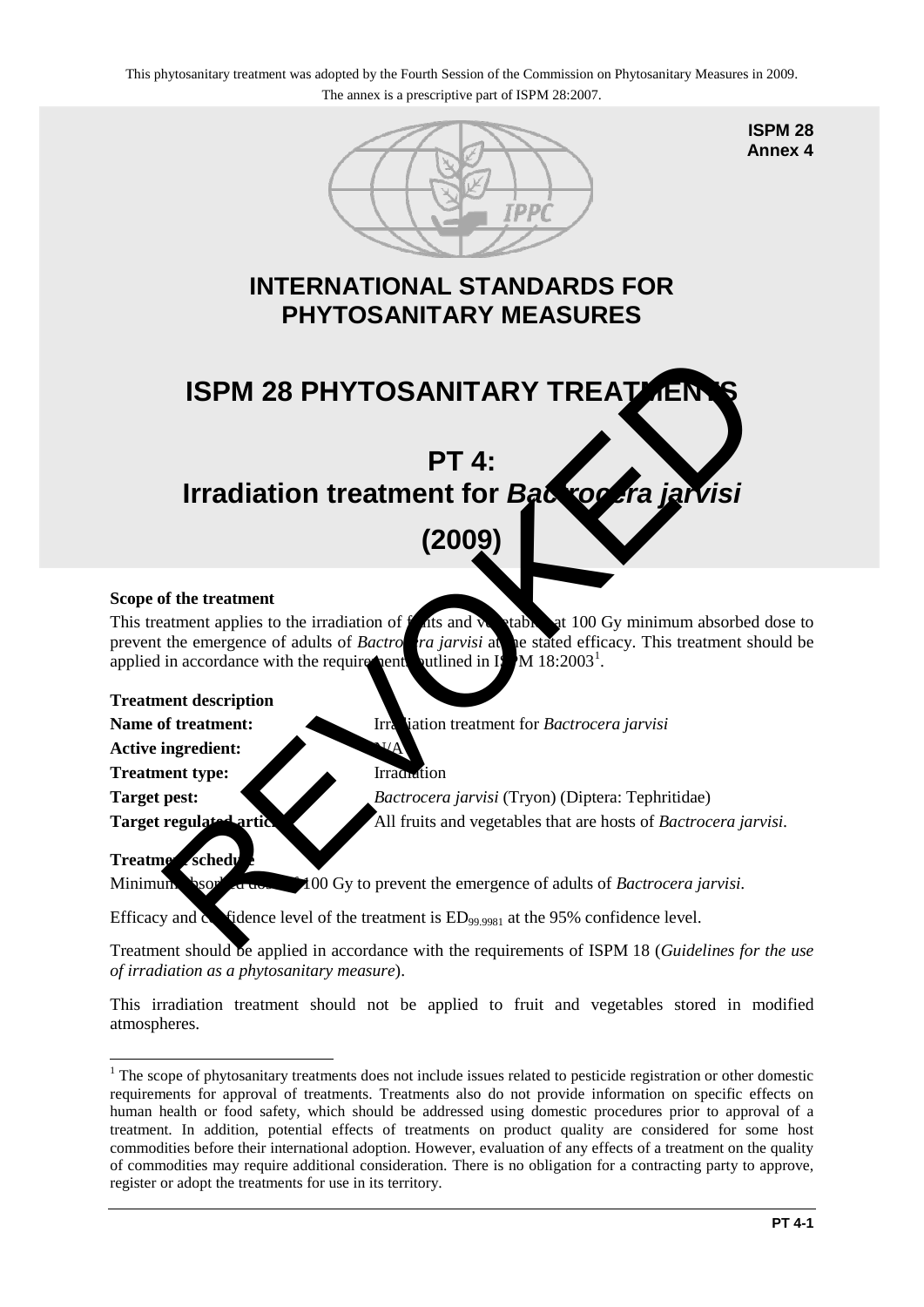#### **Other relevant information**

Since irradiation may not result in outright mortality, inspectors may encounter live, but non-viable *Bactrocera jarvisi* (larvae and/or pupae) during the inspection process. This does not imply a failure of the treatment.

The Technical Panel on Phytosanitary Treatments based its evaluation of this treatment on the research work undertaken by Heather *et al.* (1991) that determined the efficacy of irradiation as a treatment for this pest in *Mangifera indica*.

Extrapolation of treatment efficacy to all fruits and vegetables was based on knowledge and experience that radiation dosimetry systems measure the actual radiation dose absorbed by the target pest independent of host commodity, and evidence from research studies on a variety of pests and commodities. These include studies on the following pests and hosts: *Anastrepha ludens* (*Citrus paradisi* and *Mangifera indica*), *A. suspensa* (*Averrhoa carambola*, *Citrus paradisi* and *Mangifera indica*), *Bactrocera tryoni* (*Citrus sinensis*, *Lycopersicon lycopersicum*, *Malus domestica*, *Mangifera indica*, *Persea americana* and *Prunus avium*), *Cydia pomonella* (*Malus de estica* and a ficial diet) and *Grapholita molesta* (*Malus domestica* and artificial diet) (Bustar *et a*) 2004; G ald & von Windeguth, 1991; Hallman, 2004, Hallman & Martinez, 2001; Jessep *et al.*, 192; Masour, 2003; von Windeguth, 1986; von Windeguth & Ismail, 1987). It is cognized, however, that treatment efficacy has not been tested for all potential fruit and vegetable sets the target pest. If evidence becomes available to show that the extrapolation of the  $t$  atment to cover all hosts of this pest is incorrect, then the treatment will be reviewed. dities. These include studies on the following pests and hosts: Anastrepha ludens<br>
is Bactrocera tryoni (Citrus sinespsis, Lycopersicon hycopersicum, ML<br> *Bactrocera tryoni (Citrus sinespsis, Lycopersicon hycopersicum, ML* 

#### **References**

- **Bustos, M.E., Enkerlin, W., Reyes, J. & Toledoc, J. 1.** 2004. Irradiation of mangoes as a postharvest quarantine treatment for fruit flies (Diptera: Tephritidae). *Journal of Economic Entomology*, 97: 286−292.
- **Gould, W.P. & von Windeguth, L.** 1991. Gamma irradiation as a quarantine treatment for carambolas infested with Caribbe<sub>n</sub> fruit flies. *F<sup>t</sup>ida Entomologist*, 74: 297−300.
- Hallman, G.J. 2004. Ionizing irradition quarantine treatment against Oriental fruit moth (Lepidoptera: Tortricidae) in ambient and hypoxic atmospheres. *Journal of Economic Entomology*, 97: 82<sup>2</sup>−827.
- **Hallman, G.J. & Martinez, L.R.** 2001. Ionizing irradiation quarantine treatments against Mexican fruit fly (Diptera: Tephritidae) in citrus fruits. *Postharvest Biology and Technology*, 23: 71−77.
- Heather, N.W., Core **n. R.J. & Banos, C.** 1991. Disinfestation of mangoes with gamma irradiation ainst two Australian fruit flies (Diptera: Tephritidae). *Journal of Economic Ent* nology, 4: 1304
- **Jessup, A.J., Righer, Millar, A., Sloggett, R.F. & Quinn, N.M.** 1992. Gamma irradiation as a commodity treatment against the Queensland fruit fly in fresh fruit. *Proceedings of the Research Coordination Meeting on Use of Irradiation as a Quarantine Treatment of Food and Agricultural Commodities*, 1990: 13−42.
- **Mansour, M.** 2003. Gamma irradiation as a quarantine treatment for apples infested by codling moth (Lepidoptera: Tortricidae). *Journal of Applied Entomology*, 127: 137−141.
- **von Windeguth, D.L.** 1986. Gamma irradiation as a quarantine treatment for Caribbean fruit fly infested mangoes. *Proceedings of the Florida State Horticultural Society*, 99: 131−134.
- **von Windeguth, D.L. & Ismail, M.A.** 1987. Gamma irradiation as a quarantine treatment for Florida grapefruit infested with Caribbean fruit fly, *Anastrepha suspensa* (Loew). *Proceedings of the Florida State Horticultural Society*, 100: 5−7.